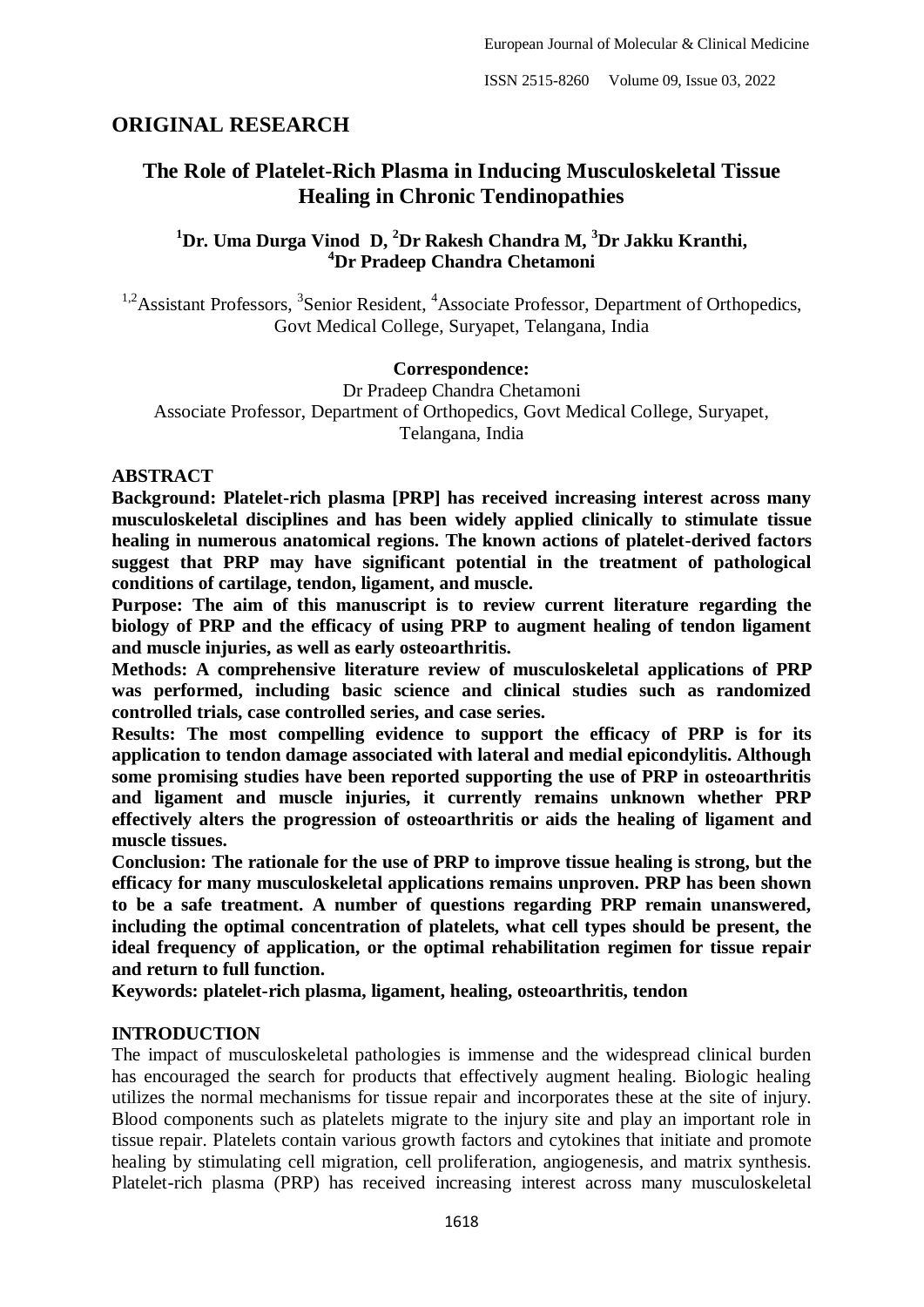disciplines and has been widely applied clinically to stimulate tissue healing in numerous anatomical regions. PRP is formed by isolating and concentrating platelets from peripheral blood and is the plasma fraction of autologous blood having a platelet concentration above baseline. [1-3]

The term PRP can be defined as the volume fraction of blood plasma, which has an increased concentration of platelets, from a baseline serum level. This number corresponds to a platelet count about 4–5 times higher than that contained in the blood, it usually ranges from 150,000 to 350,000/microlitre

PRP was used for the first time in 1987 by Ferrari *et al* with the purpose of reducing the transfusion of homologous blood products following open heart surgeries. Its use in orthopedic surgery began a decade ago Initially used with bone grafts to augment spinal fusion and fracture healing Indications have expanded widely

#### **OBJECTIVES**

 To evaluate the effectiveness of Platelet rich plasma injections in inducing pain relief in chronic tendinopathies.

# **MATERIALS AND METHODS**

#### **SOURCE OF PATIENTS**

All patients visiting the outpatient Department of Orthopaedics, Mediciti Institute of Medical Sciences, hyderabad, during the period of June 2015 to June 2016, fulfilling the eligibility criteria.

### **METHODS OF COLLECTION OF DATA SAMPLE SIZE**

A prospective study of 60 cases satisfying the eligibility criteria visiting the outpatient Department of Orthopedics, Mediciti institute of Medical sciences, during the study period are be taken up for study.

#### **PERIOD OF FOLLOW UP**

 $1$  month  $-3$  months  $-6$  months

#### **INCLUSION CRITERIA**

Both the genders aged 20 to 70 years were recruited from OPD. Chronic tendinopathy with Pain  $\geq$  3 months. Failed other modalities of management – Analgesics and physical therapy

#### **EXCLUSION CRITERIA**

- $\triangleright$  Isolated infection at injection site
- $\triangleright$  Platelet dysfunction
- $\triangleright$  Critical thrombocytopenia
- $\triangleright$  Immunocompromise patients
- $\triangleright$  Anticoagulation therapy
- $\triangleright$  Chronic Liver Disease
- $\triangleright$  Recent use of Corticosteroids

#### **INVESTIGATIONS**

- Complete Blood Picture
- $\triangleright$  CT, BT
- $\triangleright$  RBS
- $\triangleright$  HIV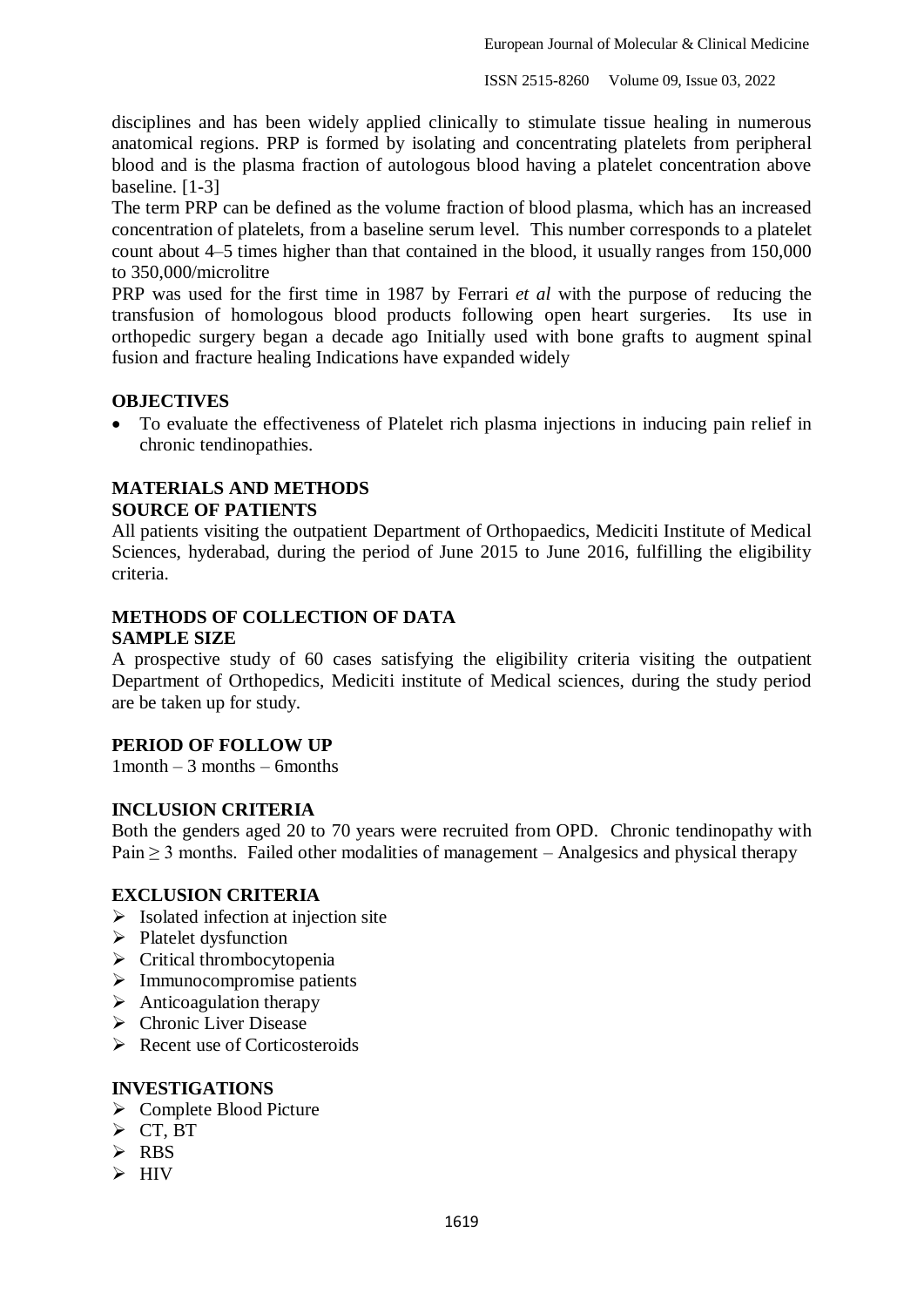### $\triangleright$  HBsAg

### **METHODOLOGY**

When performing PRP injections, the amount of blood utilized depends somewhat on the problem that is to be tackled.

Elbow, foot, or hand - 22 ml of whole blood Shoulder, knee, or hip joint - 60 ml of whole blood 22 ml of whole blood typically produces 3 ml of PRP. 60 ml of whole blood will produce anywhere from 7 to 10 ml of PRP. Each subject underwent a single injection of PRP. At baseline, an antecubital blood drawn of 20 mL was concentrated in a centrifuge machine to yield 3.5 cc of PRP and a supra-physiological concentration of white blood cells. The lesion was marked and the area sterilely prepped. All injections were done under ultrasound guidance. A two-part injection process was used. An needle first placed 3 mL of 1% xylocaine proximal to the tendinopathic area. The needle was then re-inserted at the proximal aspect of the lesion and slowly removed while infiltrating of 3.5 mL of PRP.

- $\triangleright$  Ice may be used after the Procedure.
- $\triangleright$  In-person assessment occurred at 4, 12 weeks and at 24 weeks.
- $\triangleright$  Patients were discouraged from using NSAIDS and starting new therapies.
- $\triangleright$  Participants were advised to use relative rest including 2 days off work, then to slowly advance over 2 weeks and return to activity as tolerated.

#### **Fig 1: PRP Isolation Methods**

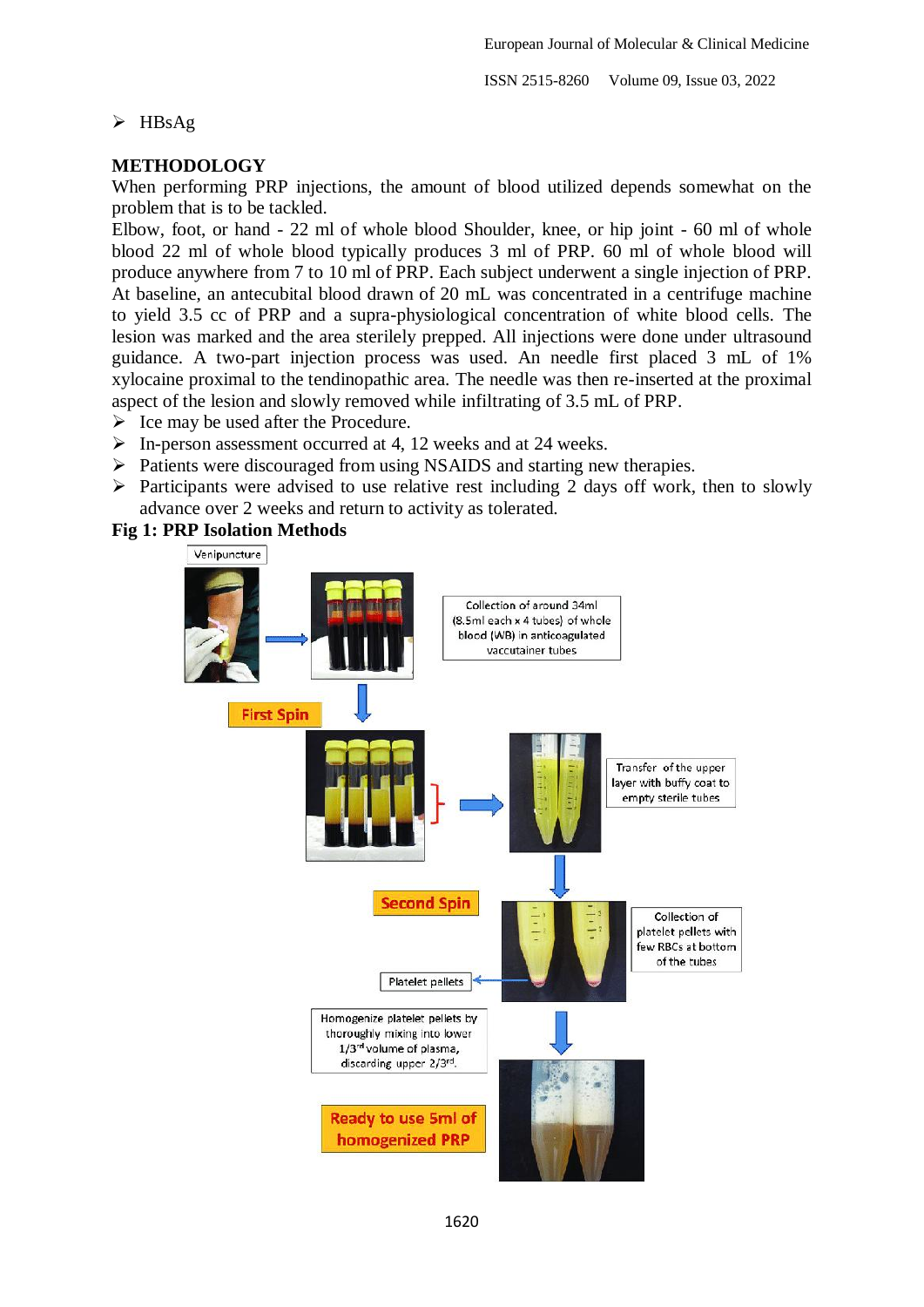Anticoagulant: EDTA first spin: 2000 rpm Second spin: 4000 rpm sterile EDTA tubes

### **RESULTS**







**Fig 3: Age distribution**

# **COMPLICATIONS**

 $\triangleright$  Infection,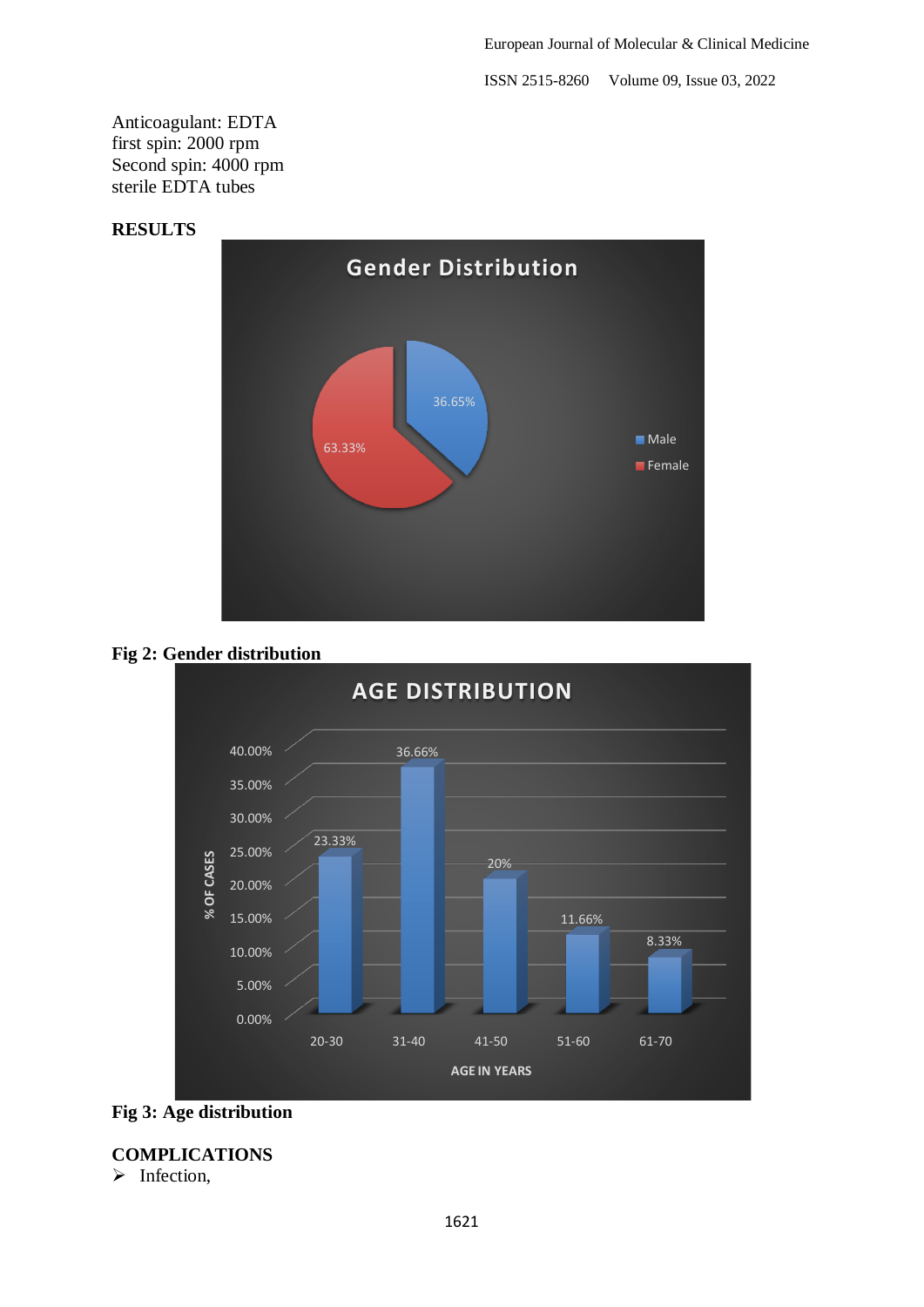- $\triangleright$  Fever.
- > Allergic reaction,
- $\triangleright$  Bleeding,
- $\triangleright$  Swelling,

### **Persistent increased pain**

 $\triangle$  There are no complications observed in our study

# **VAS SCALE**

- The primary outcome measure for all participants was a score on a 0-10 visual analog scale (VAS) assessing current resting pain at baseline and at 4, 12, and 24 weeks.
- The VAS is widely used in clinical medicine and as a research tool. Its utility as an outcome measure in chronic pain has been formally assessed



**Fig 4: Duration of Tendinopathy**

### **DISCUSSION**

For over 20 years, PRP has been used in a variety of conditions with promising implications. Regenerative medicine has opened a new emerging window for the restoration of tissues with severe injuries using plateletrich plasma (PRP). PRP currently is considered investigational because there is insufficient data to support the use of PRP for all indications. The possibility of using patients' growth factors to enhance reparative processes in tissues with low healing potential, and the safety of these methods, explain the wide use of this biological approach [7]. We argue that patients should only be offered PRP for musculoskeletal injuries within the context of welldesigned clinical trials, with informed consent, highquality verbal explanations, and supporting written information . Even with recent advances in understanding PRP, there are still many unknowns about the factors and processes that make the treatment effective for musculoskeletal conditions. As we have seen from our study, the data is pretty much all over the place now, with studies both reporting positive effects, and others showing small or no benefits at all. Currently, PRP therapies have remained unsatisfactory in terms of therapeutic expectations because many individuals do not acquire sufficient benefits from PRP. While limited, current evidence suggests the use of PRP to be